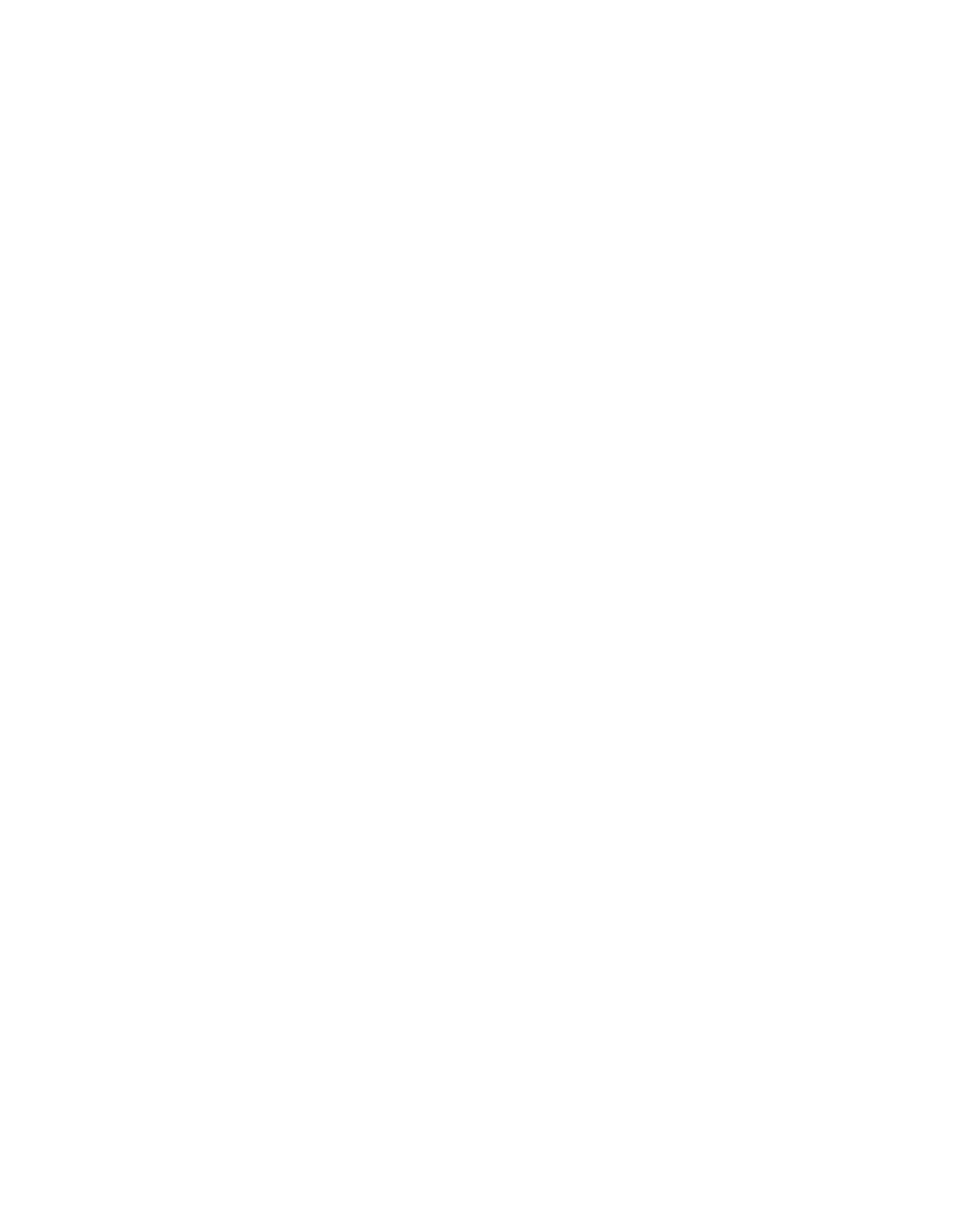### **KITE, Justice**.

[¶1] Jay D. Houx (Husband) and Kathy Houx (Wife) were divorced in 2005. In dividing the marital property, the trial court awarded the marital home to Husband and ordered him to pay Wife for her share of the home. The trial court valued the marital home at \$356,000—the midpoint between the amount of an unaccepted purchase offer made on the property and the appraised value. Husband appeals, claiming the district court abused its discretion in considering the purchase offer as evidence of the value of the home because the offer: 1) was not accepted by the parties; 2) violated the statute of frauds; and 3) was not introduced as evidence at trial. We affirm.

#### **ISSUES**

[¶2] Husband states the issue for our consideration as follows:

Did the trial court abuse its discretion in its valuation of the parties' real estate by considering an offer to purchase real estate that:

- 1. was not accepted by either party;
- 2. violates the statute of frauds; and
- 3. was not offered nor accepted into evidence.

Wife states the issue as follows:

l

Did the district court properly distribute the marital property?

### **FACTS**

[¶3] Husband and Wife were married in 1981. In 1994, they purchased a home located at 216 East Cole Road in Wheatland, Wyoming, together with 154 acres of land. In 2004, Wife filed for divorce. Husband accepted service of the complaint for divorce and summons but did not file an answer. The trial court entered an entry of default. Two weeks later, the trial court entered a decree of divorce. In Husband's absence, the trial court accepted the values Wife placed on the property and her suggested division.<sup>[1](#page-2-0)</sup>

<span id="page-2-0"></span><sup>&</sup>lt;sup>1</sup> In the original decree, the trial court awarded the property to Husband, valued the property at \$468,000, and subtracted from that value the outstanding mortgage of \$212,000, resulting in a net equity figure of \$256,000. The trial court divided the net equity in half and ordered Husband to pay Wife \$128,000 for her equity in the property.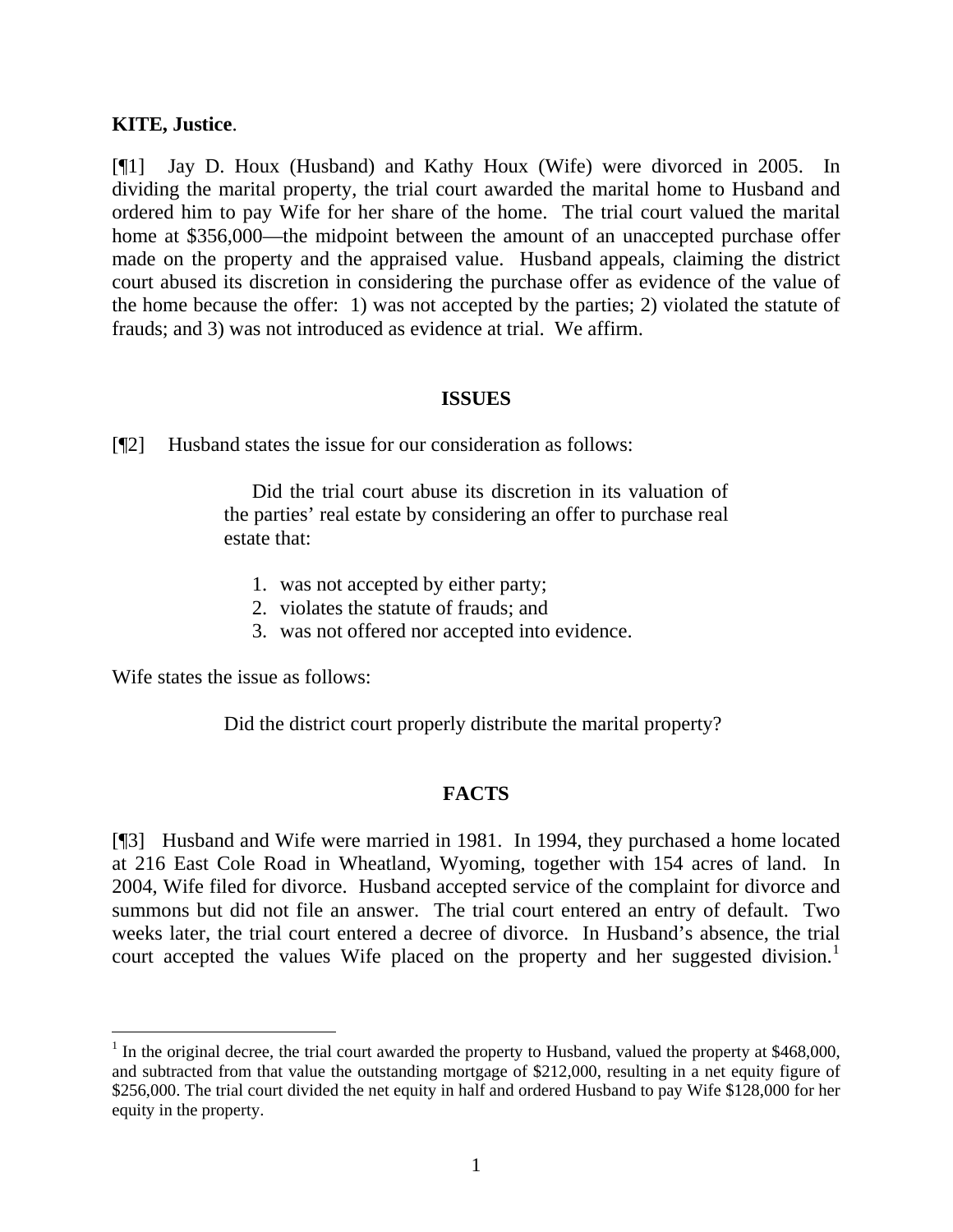Husband filed a motion to set aside the default and for relief from the decree.<sup>[2](#page-3-0)</sup> Following a hearing, the trial court ordered the default judgment set aside on the grounds Husband had now made an appearance and the divorce involved property of undetermined value requiring an evidentiary hearing prior to entry of a decree.

[¶4] In the meantime, Husband hired an appraiser to assess the value of the property. Husband's appraiser valued the home and 154 acres at \$332,000. Wife also hired an appraiser. Based upon her understanding Husband might keep the home and twenty acres and sell the remainder of the property, she asked her appraiser to value only the home and twenty acres. He valued that portion of the property at \$204,000.

[¶5] Husband then listed the property for sale in three different parcels: the east end consisting of eighty acres at \$1,800 per acre (a total list price of \$144,000); the west end consisting of forty acres at \$3,000 per acre (a total list price of \$120,000); and the entire 154 acres and the home at a total list price of \$395,000. Husband quickly received a purchase offer of \$380,000 for the entire property. Husband and Wife mutually agreed not to accept the offer because they did not agree with the contingencies placed on the offer.<sup>[3](#page-3-1)</sup>

[¶6] Thereafter, the trial court held an evidentiary hearing on Wife's complaint for divorce. The parties presented evidence concerning the reasons for the divorce, their respective employment, retirement accounts, and life insurance policies, Husband's 401K, a time share in which Husband and Wife owned one-half interest, dental and vision insurance and the cost of the appraisals. From the record before us, it appears the primary dispute concerned the value of the home and 154 acres of real property and how to equitably divide it between the parties. Husband and Wife appear to have reached substantial agreement as to how to divide other assets and liabilities within the marital estate.

[¶7] During the divorce trial, Wife called her appraiser to testify concerning his valuation of the home and twenty acres. She also introduced the written appraisal as an exhibit. Wife then called Husband to testify. Among other matters, he testified about listing the property for sale. He testified he determined the price at which each parcel was listed himself, and received offers on the property. When Wife's counsel asked him about the offers, Husband's counsel objected on relevance grounds, asserting offers had no bearing on the issue before the court. The trial court overruled the objection and Husband

<span id="page-3-0"></span>  $2$  In his motion, Husband claimed he did not file an answer in reliance on Wife's counsel's statement in a letter to him that she would be forwarding to him a proposed settlement agreement.

<span id="page-3-1"></span> $3$  The contingencies were: the dining room table would stay with the house; seller would complete a turbulent fountain; seller would provide for inspections on the home and sprinklers; seller would instruct the buyer on how to operate and repair the pivots; seller would repair the east end pivot; and, seller would instruct buyer concerning the septic system.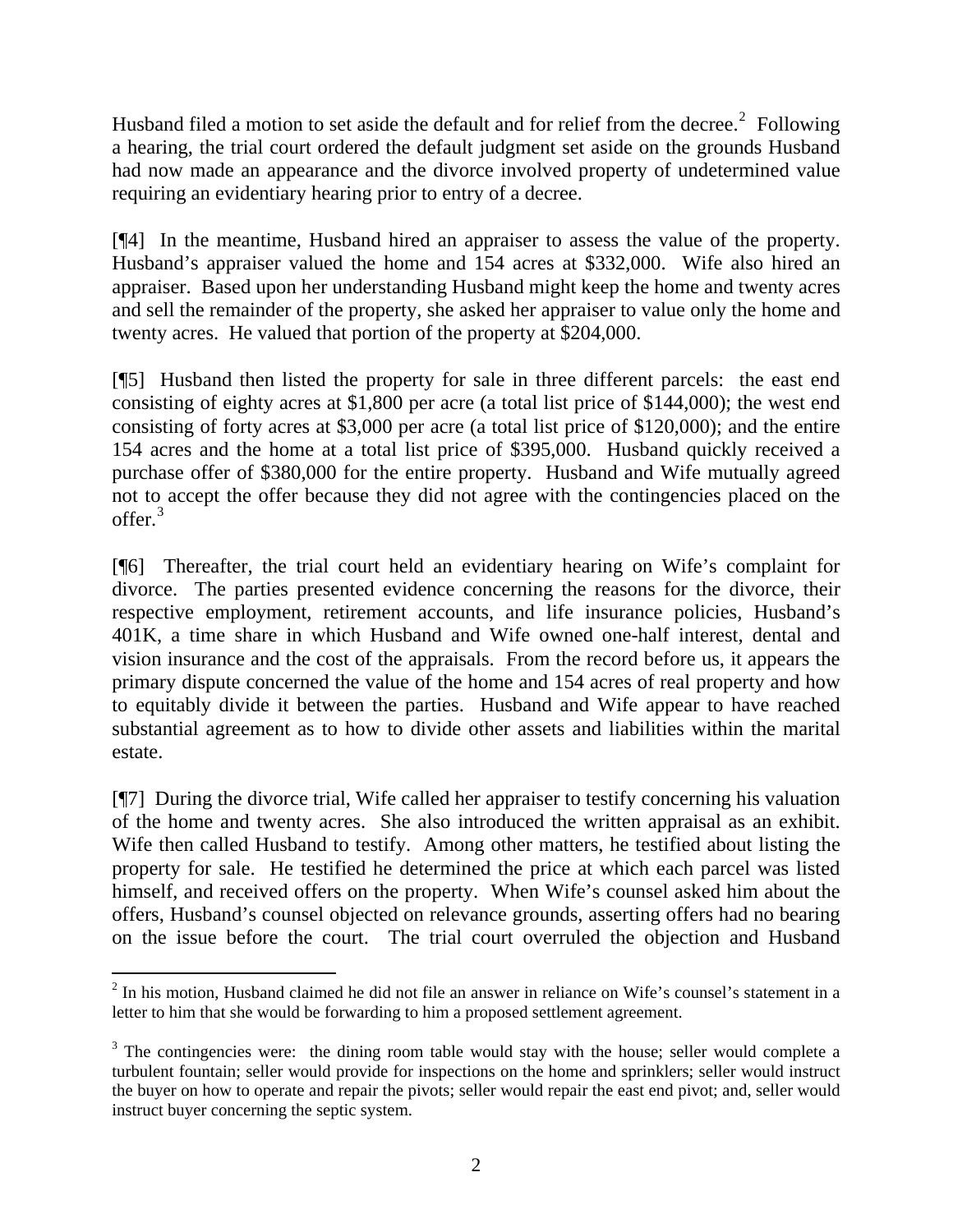testified about the offers he received on the parcels, including the \$380,000 offer for the entire property. Although Wife's counsel referred to a copy of the written purchase offer during her examination of Husband, she did not attempt to introduce it into evidence and the individuals who made the offer were not called to testify. The only evidence concerning the \$380,000 purchase offer was the testimony of Husband and Wife.

[¶8] During his testimony, Husband stated he believed the minimum fair market value for the entire property was \$332,000, the amount at which his appraiser valued the property. He stated he believed the maximum fair market value of the entire property was \$395,000, the amount at which he listed the property.

[¶9] Wife testified and then rested her case. Husband called his appraiser who testified he valued the entire property at \$332,000. Husband introduced a copy of the written appraisal as an exhibit. Husband testified he calculated the value of the entire property at \$332,000 based upon the appraisal. From that amount he deducted the outstanding mortgage to arrive at a total equity of \$102,258.38. Dividing that figure in half, he testified he believed the party's respective equity in the property was \$51,129.19. From that amount, he deducted various expenses he believed were attributable to Wife, resulting in a proposed payment to Wife of \$33,507.67 to equalize the property distribution.

[¶10] In rebuttal, Wife's counsel recalled Wife to the witness stand and introduced as an exhibit a summary of Wife's computation of her equity in the property. Wife valued the property at \$468,000, the combined total of the \$204,000 appraisal of the house and twenty acres and Husband's list prices of \$144,000 for the eighty acre parcel and \$120,000 for the forty acre parcel. From the \$468,000, she deducted the outstanding mortgage, divided the resulting figure by two and arrived at a figure of \$128,000 for her equity in the property.

[¶11] In its ruling at the close of the evidence, the trial court valued the property at \$356,000, the mid-point between the \$380,000 purchase offer and the \$332,000 appraisal value. From that figure, the district court deducted the outstanding mortgage and divided the resulting figure of \$143,774.15 in half, *leaving* \$71,887.07 in equity for each party. The trial court then deducted other expenses attributable to each party and arrived at a figure of \$54,896.80 to be paid by Husband to Wife in exchange for Husband receiving the home and acreage. Husband appeals the property division, claiming evidence of the unaccepted purchase offer was not admissible.

# **STANDARD OF REVIEW**

[¶12] The disposition of marital property is committed to the sound discretion of the district court. *DeJohn v. DeJohn*, 2005 WY 140, ¶ 11, 121 P.3d 802, 807 (Wyo. 2005).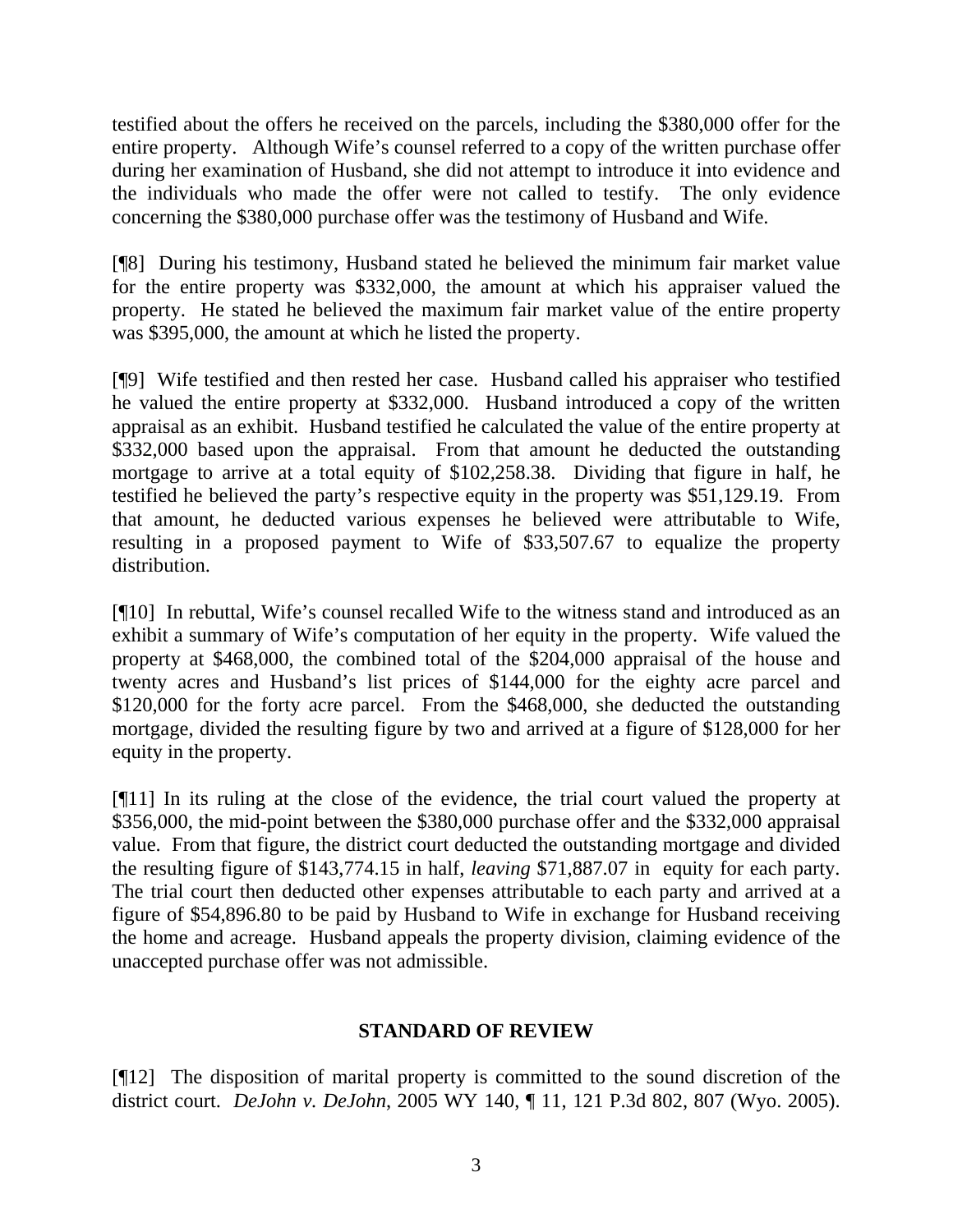In considering whether a district court abused its discretion, we ask whether the trial court could reasonably conclude as it did and whether or not any facet of its ruling was arbitrary or capricious. *Id*. We consider only the evidence in favor of the successful party, ignore the evidence of the unsuccessful party, and grant to the successful party every reasonable inference that can be drawn from the record. *Id*. We evaluate whether the trial court's property division is, in fact, equitable from the perspective of the overall distribution of marital assets and liabilities rather than from a narrow focus on the effects of any particular disposition. *DeJohn*, ¶ 12, 121 P.3d at 807-08. We do not disturb the division of property except on clear grounds as the trial court is usually in a better position than the appellate court to judge the parties' respective merits and needs. *Id*.

### **DISCUSSION**

[¶13] Husband contends the district court abused its discretion in considering the purchase offer as evidence of the value of the marital home. Citing *State Highway Comm'n v. Triangle Dev. Co*., 369 P.2d 864, 868 (Wyo. 1962), he asserts the law is clear that an offer to purchase is inadmissible for purposes of establishing value. Given this clear rule of law, Husband argues, the district court committed an error of law and thereby abused its discretion in considering the purchase offer as evidence of the property's value.

[¶14] In response, Wife asserts *State Highway Comm'n* was a condemnation case and the rule making purchase offers inadmissible to establish value applies only in that context. She further contends the district court did not abuse its discretion in considering the purchase offer given she had no input on the listing price and Husband believed the listing price represented fair market value. Additionally, she argues the district court may have appropriately discounted Husband's appraisal because the appraiser's report incorrectly stated the home had not been listed for sale in the last three years and may have relied on comparable sales over three years old. In any event, Wife contends, there was no abuse of discretion because the district court looked at a number of indications of value, not just the purchase offer.

[¶15] We begin our discussion with *State Highway Comm'n*, an eminent domain case in which the State Highway Commission condemned land belonging to Triangle Development Co. A jury was asked to determine the value of the property for purposes of compensating the owner for the condemned property. At trial, the district court admitted into evidence over the State's objection a written offer to purchase the property for a specified amount which the owner rejected. The State claimed on appeal it was error to admit the offer as evidence of value. We agreed, holding unaccepted offers to purchase land inadmissible to prove value in condemnation proceedings.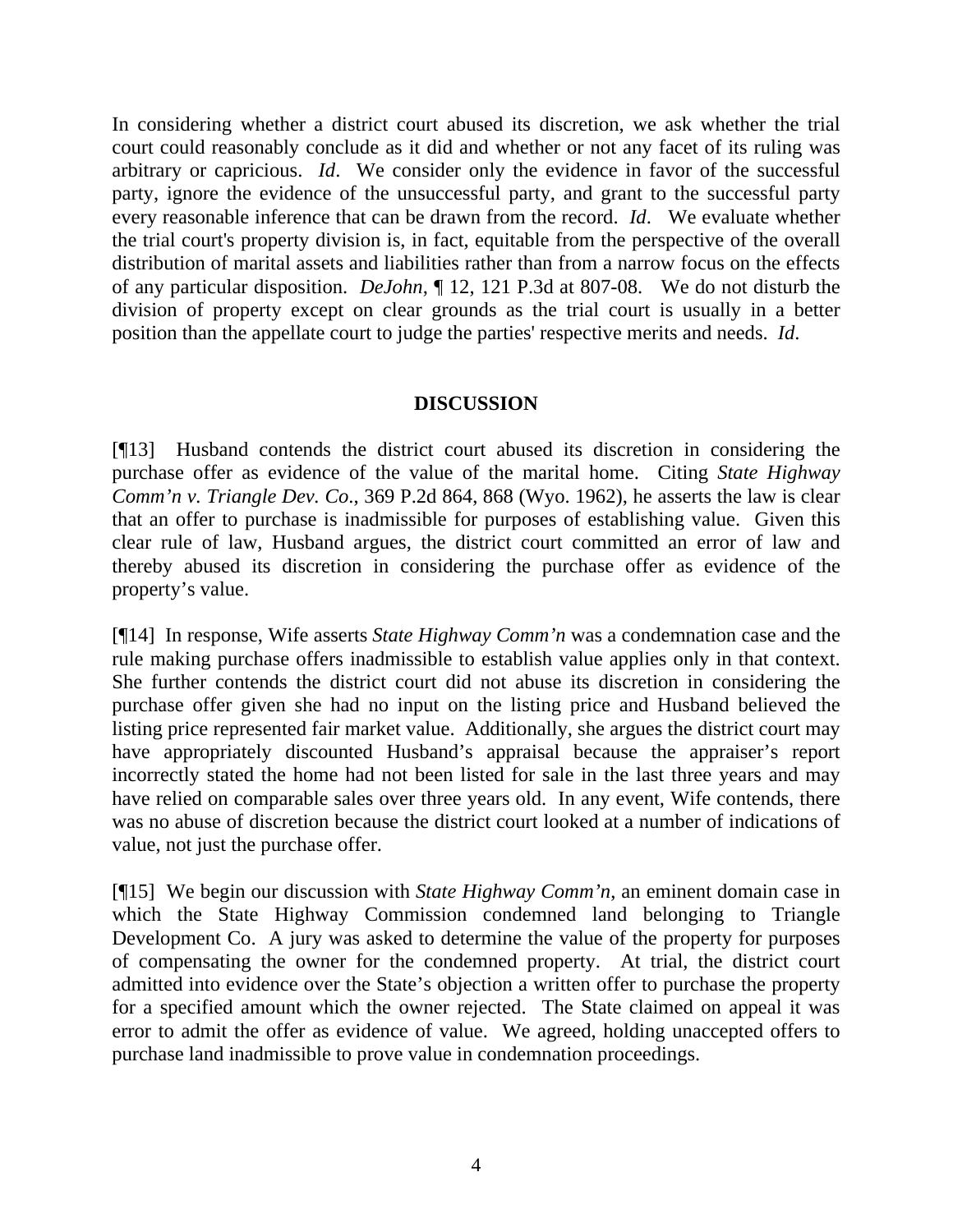[¶16] In reaching this result, we adopted the view held by many courts that have considered the issue. As stated in Vitauts M. Gulbis, Annot., *Unaccepted Offer For Purchase of Real Property as Evidence of its Value, 25 A.L.R.4th 571 (1983):* 

> Although it has been frequently held that the price at which property is bought and sold is admissible upon the issue of value, many courts have adopted the general view that evidence of unaccepted offers to purchase the property in question is not admissible as evidence of the property's value in condemnation cases . . . and in other cases involving a question as to the property's value. . . . As support for this view, courts have noted the uncertain and speculative nature of testimony of offers to purchase, the hearsay problems associated with testimony relating to such offers, and the collateral nature of the issues raised in the course of evaluating an offer to purchase.

*Id*. at 575. We found this reasoning persuasive in *State Highway Comm'n* and we have adhered to the rule in subsequent condemnation cases. We have not, however, considered its application in other contexts.

[¶17] Courts that have considered the rule in other types of cases requiring property valuation have reached varying results. *See* Gilbus, Annot., 25 A.L.R.4<sup>th</sup> 571, §§ 4 and 8. Of the cases cited in the Annotation, only one involved a divorce proceeding. In *Elrod v. Elrod,* 517 S.W.2d 669 (Tex. 1974), the court held without discussion that unaccepted offers to purchase a homestead tract were inadmissible. Other courts addressing the issue in other contexts have held to the contrary, usually allowing the evidence because the party making the offer testified at trial and was subject to cross-examination and the testimony showed the offer was not speculative or ill-informed. *See Evans v. Sawtooth Partners*, 723 P.2d 925 (Idaho App. 1986), where the court upheld admission of the evidence because the offerer testified in person, there was no hearsay or confrontation problem, the offer was detailed and accompanied by earnest money and there was no indication the offer was frivolous, speculative or ill-informed. *Evans* and other cases applying this reasoning are not helpful to the current analysis because in the instant case the individuals who made the offer on the Houx property did not testify at trial. For other reasons, however, we find no error of law or abuse of discretion in admission of the purchase offer and uphold its admission into evidence in the divorce trial. In reaching this result, we do not overrule *State Highway Comm'n*. We simply decline to apply the rule established there to the particular facts of this case.

[¶18] Our conclusion that the trial court did not abuse its discretion is based upon two interrelated factors. First, as will be explained more fully in the next paragraph, the particular facts of this case do not give rise to the same hearsay and speculation concerns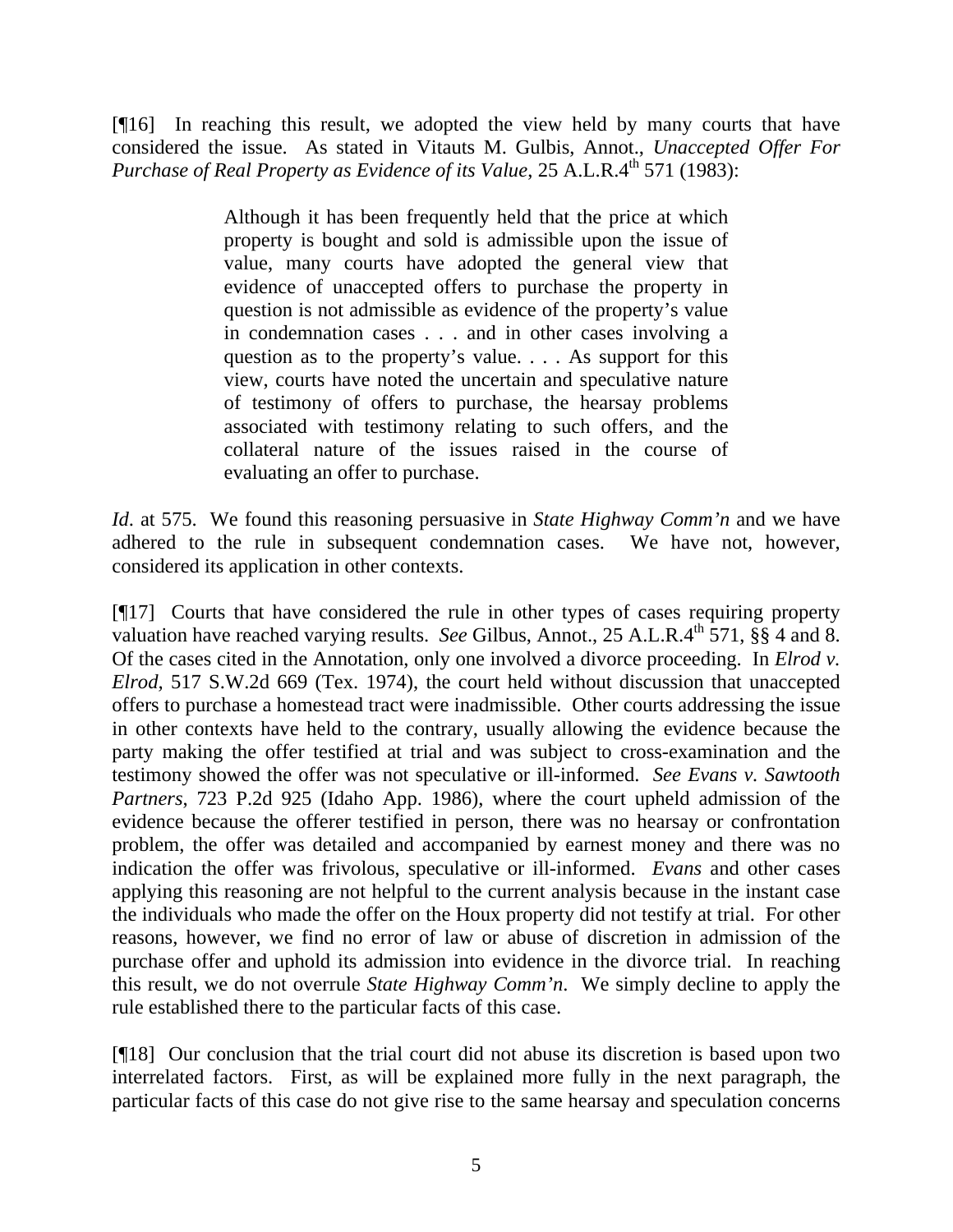that led to our holding in *State Highway Comm'n*. Second, our statutory scheme for distribution of marital property requires our courts to consider the respective merits of the parties in forming a distributive scheme appropriate to the particular circumstances of each individual case. Under the particular circumstances presented here, we find the trial court acted appropriately and within its discretion in considering each party's valuation of the property and weighing the merits of those valuations in forming a just and equitable disposition of the property. Inherent in that statutory balancing process is the task of weeding out frivolous, speculative and ill-informed claims.

[¶19] As mentioned in the preceding paragraph, we do not have the same hearsay or speculation concerns that we had in *State Highway Comm'n*. In the instant case, the party now claiming error in the admission of the testimony is the same party who listed the property for sale, determined the list price and listed the property at a price higher than the purchase offer which he claims the trial court erred in considering. Additionally, the party now claiming error is the same party who testified he believed the purchase offer was within the minimum and maximum range of the property's fair market value. Under our statutory scheme for the distribution of property in a divorce proceeding, this testimony was relevant and admissible.

[¶20] Wyo. Stat. Ann. § 20-2-114 (LexisNexis 2005) provides:

 In granting a divorce, the court shall make such disposition of the property of the parties as appears just and equitable, having regard for the respective merits of the parties and the condition in which they will be left by the divorce, the party through whom the property was acquired and the burdens imposed upon the property for the benefit of either party and children. The court may decree to either party reasonable alimony out of the estate of the other having regard for the other's ability to pay and may order so much of the other's real estate or the rents and profits thereof as is necessary be assigned and set out to either party for life, or may decree a specific sum be paid by either party.

Regarding this provision, we have said:

The division of marital property is within the trial court's sound discretion, and we will not disturb that division absent an abuse of discretion. A just and equitable distribution is as likely as not to be unequal. We evaluate whether the trial court's property division is, in fact, equitable from the perspective of the overall distribution of marital assets and liabilities rather than from a narrow focus on the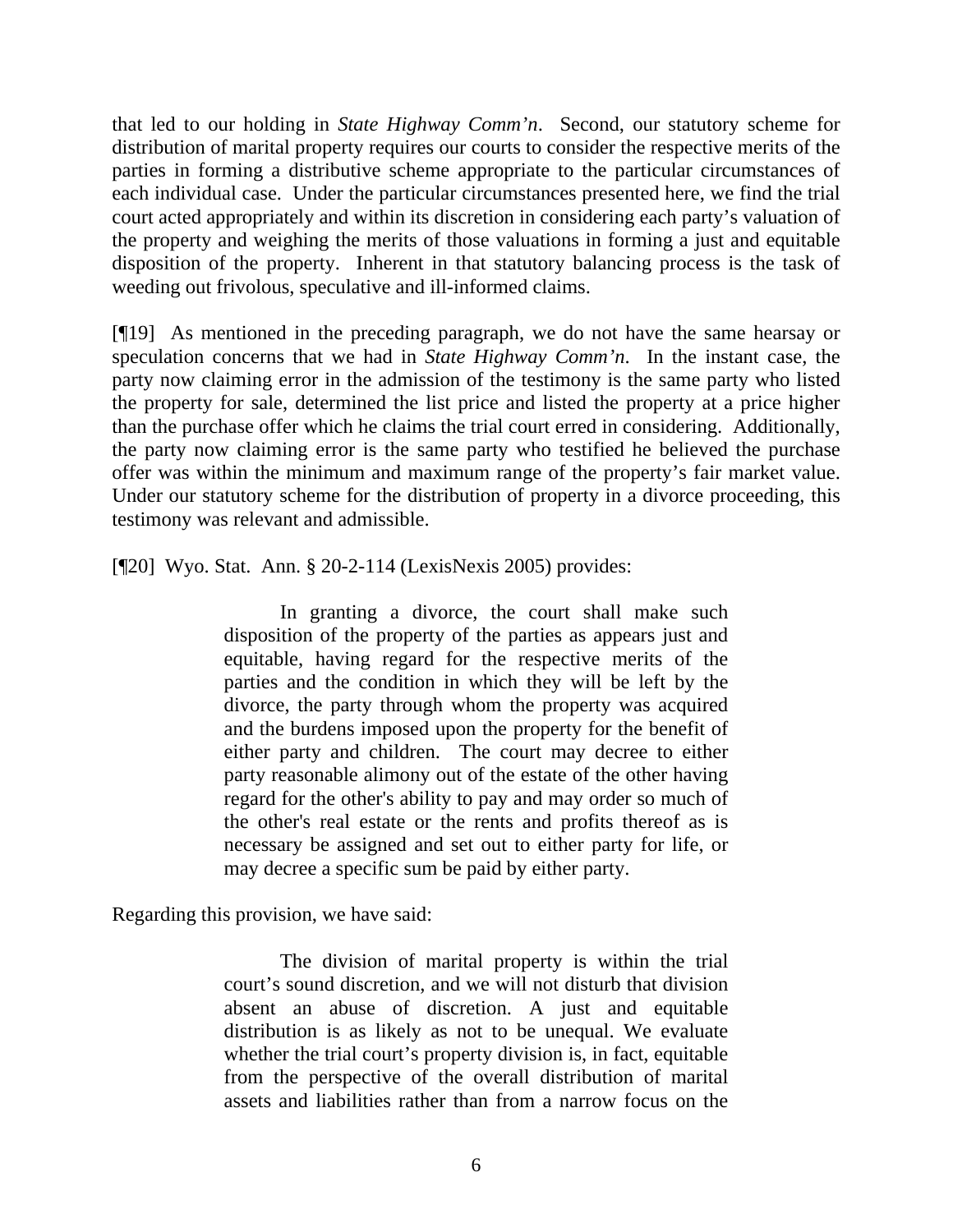effects of any particular disposition. From that perspective, we afford the trial court considerable discretion to form a distributive scheme appropriate to the particular circumstances of each individual case, and we will not disturb such a scheme absent a showing that the trial court clearly abused its discretion. The division of property in a divorce case should not be disturbed except on clear grounds as the trial court is usually in a better position that the appellate court to judge the parties' respective merits and needs.

*Sweat v. Sweat*, 2003 WY 82, ¶ 6, 72 P.3d 276, 278(Wyo. 2003).

[¶21] As set forth in detail in the fact section above, the trial court had before it evidence of an appraisal valuing the property at \$332,000. It also had before it evidence showing Husband listed the property for \$395,000 and believed that amount represented the maximum fair market value of the property. Evidence was also presented that Husband received an offer on the property of \$380,000. In addition to this evidence, the trial court heard testimony from Wife showing she valued the property at \$468,000 based in part on Husband's list price for two of the parcels. The trial court also heard testimony concerning the parties' respective employment, earnings, retirement accounts, insurance policies, a 401K, a time share and other assets and liabilities. Finally, the trial court heard testimony and considered exhibits reflecting each party's calculations of the amount Husband owed Wife in exchange for keeping the marital home and acreage. Wife presented the figure of \$128,000.00; Husband presented the figure of \$33,507.67.

[¶22] The trial court considered all of this evidence in an effort to arrive at a "just and equitable" distribution, "having regard for the respective merits of the parties and the condition in which they [would] be left by the divorce, the party through whom the property was acquired and the burdens imposed upon the property for the benefit of either party." Section 20-2-114. Based upon the testimony and evidence presented, the trial court determined Husband owed Wife \$54,896.80 in exchange for receiving the home and real property -- \$73,103.32 less than Wife requested and \$21,389.13 more than Husband claimed he should be required to pay.

[¶23] We have said:

[W]ith respect to the valuation of marital assets, trial courts must exercise discretion and adjudicate marital property dispositions on a case-by-case basis using the best possible valuation method appropriate for that particular case.

*Wallop v. Wallop*, 2004 WY 46, ¶ 5, 88 P.3d 1022, 1024 (Wyo. 2004).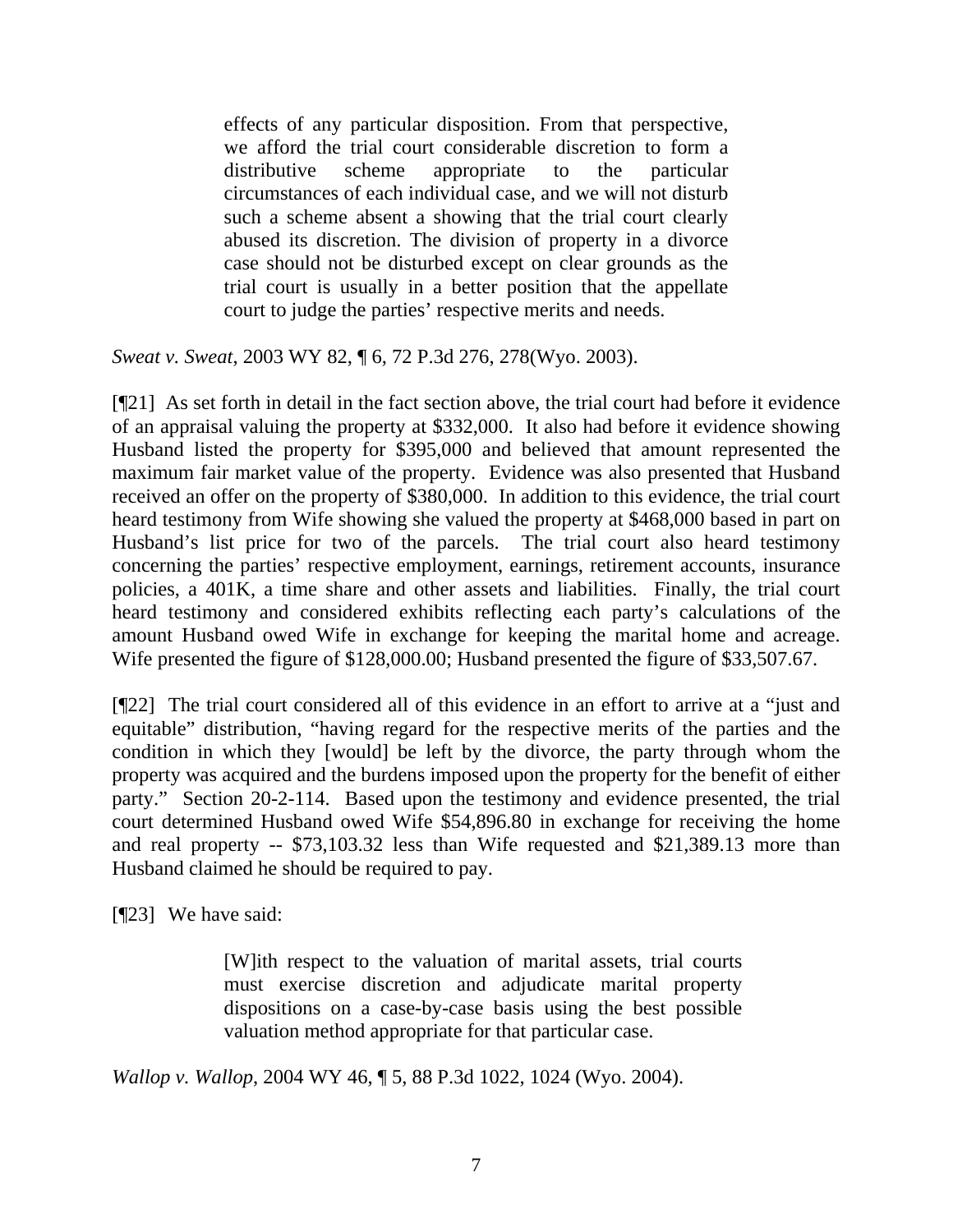Moreover, issues of credibility and the weight to be given to testimony are matters to be resolved by the trier of fact, not an appellate court. Thus, we may not substitute our judgment for that of a trial court with respect to issues concerning credibility.

## *Id.*, **[10, 88 P.3d at 1025.**

We are not convinced that it is appropriate, let alone prudent, to tie the hands of the trial courts in their efforts to comply with the statute and make a just and reasonable division of property. Each divorce case is different, and we believe the longstanding rule which affords the trial court broad discretion . . . . is the appropriate one. This court has recognized on numerous occasions the importance in allowing a trial court broad discretion in determining what is just and reasonable in the division of marital property.

*Id.*,  $\parallel$  12, 88 P.3d at 1027. We hold the trial court did not abuse its discretion in considering evidence concerning the unaccepted purchase offer.

[¶24] Husband also claims the admission of evidence concerning the purchase offer violated the statute of frauds. Section § 1-23-105(a)(v) provides:

> (a) In the following cases every agreement shall be void unless such agreement, or some note or memorandum thereof be in writing, and subscribed by the party to be charge therewith:

\* \* \*

(v)Every agreement or contract for the sale of real estate, or the lease thereof, for more than one (1) year.

This statute comes into play to prevent enforcement of an unwritten agreement. It has no bearing here where no one is seeking to enforce the purchase offer.

[¶25] Husband also argues the trial court abused its discretion in considering the testimony about the purchase offer when no documentary evidence of the offer was introduced for the court's consideration. He argues his appraisal was the only admissible evidence of value introduced, that evidence showed the property value was \$332,000, and the trial court was limited to consideration of admissible evidence in determining the property value. Husband's testimony concerning the \$380,000 purchase offer was